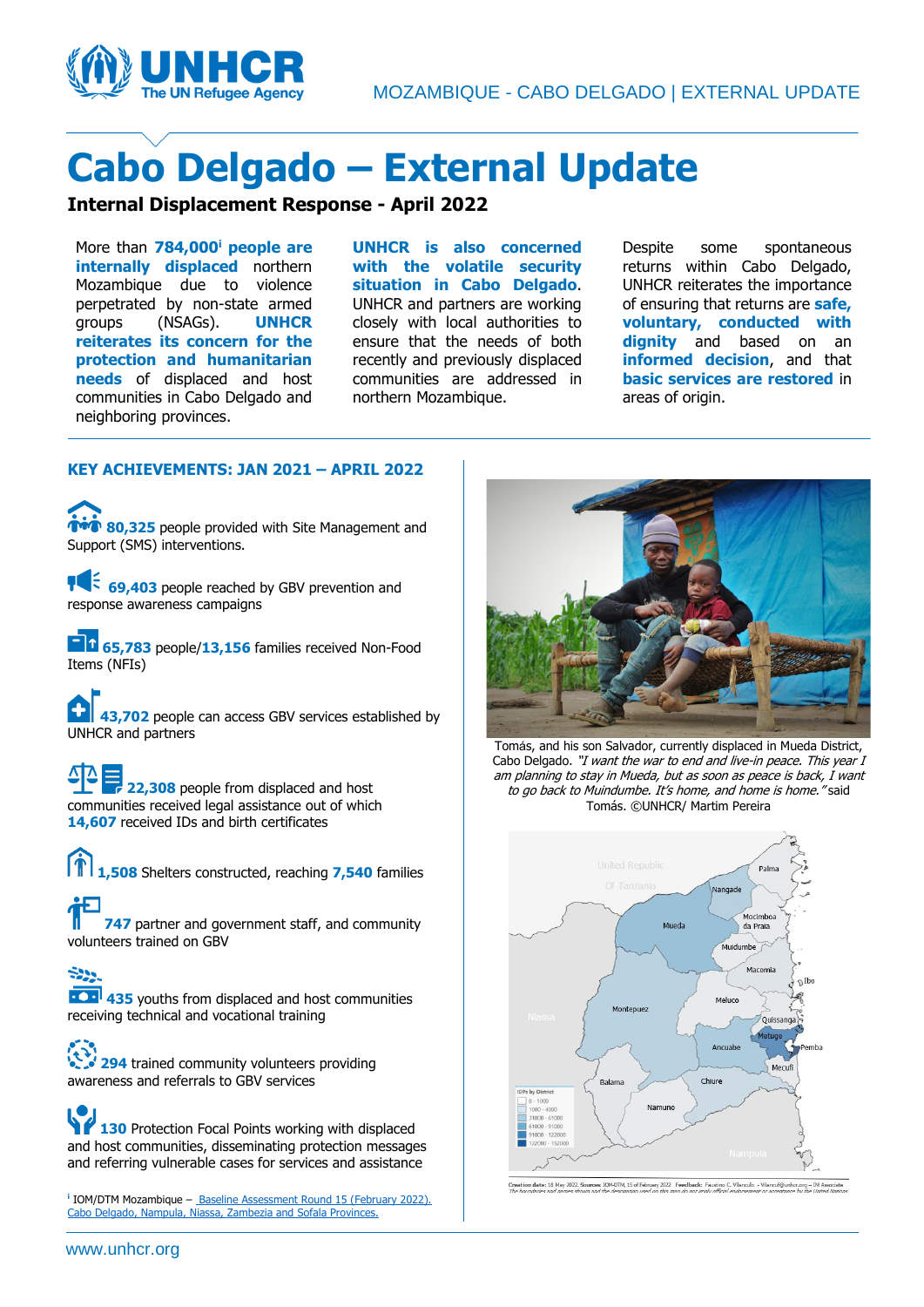

### **Monthly highlights**

### **Results of returns intention surveys:**

■ The Protection Cluster (PC) published the results of the returns intentions survey conducted in April in [Maganja and Quitunda areas, Palma District.](https://www.humanitarianresponse.info/sites/www.humanitarianresponse.info/files/documents/files/return_intentions_report_palma_final.pdf) Out of **268** internally displaced households surveyed, 90 per cent were from Mocimboa da Praia. Of those interviewed, **92** percent expressed their willingness to return to their areas of origin. Overall, the main finding of the assessment is that families are willing to return not because of the perceived improvement of the security situation in their districts of origin, but as a consequence of the poor conditions and of frictions with host communities.

■ The return [intentions survey conducted in March in Pulo Site, Metuge district,](https://reliefweb.int/report/mozambique/protection-assessment-return-intentions-cabo-delgado-metuge-pulo-site-18-march) targeting **260** households mainly from Meluco District, indicated that only **18** per cent of those interviewed were willing to return - this reveals **different dynamics within Cabo Delgado regarding potential returns**, which reinforces the need to continue conducting similar exercises and to maintain an open channel of communication with the communities to record their intentions and needs.

**The PC is working with partners** to increase service provision in the areas assessed targeting both displaced and host communities; shared the survey's findings and recommendations with local authorities and other clusters to ensure holistic approach in the provision of assistance; and is assessing and considering possible support to ensure effective service provision in areas of return.

**UNHCR** continues to stress the importance of ensuring that returns are safe, voluntary, **conducted with dignity, based on an informed decision and only when basic services are restored in areas of origin.**

### **Protection**

**Protection monitoring:** In Lianda IDP site, Mueda, UNHCR partner HelpCode conducted protection monitoring activities to identify and address protection needs and risks. With eight data collectors, HelpCode interviewed **1,070** households, who reported witnessing or suffering **256** past or present protection incidents, which are being referred and followed up. The main protection risks identified are **(i)** tensions between displaced and host communities due to competition over scarce resources available, **(ii)** coupled with limited humanitarian assistance and **(iii)** and the need for Mental Health and Psychosocial (MHPSS) support to traumatized individuals. Since September 2021, UNHCR, (former) partner Caritas and (current) partners AVSI and HelpCode surveyed **16,979** households and recorded **2,257** protection incidents in Cabo Delgado.

■ **Access to documentation:** UNHCR partner Catholic University of Mozambique (UCM) assisted **784** people accessing documentation - 705 in Marrocane, Ancuabe (252 man, 247 women, 110 boys, 96 girls), and 79 in Mahate, Pemba (28 women, 19 men, 16 girls, and 16 boys). Since December 2020, UNHCR and UCM provided legal assistance to **22,308** people (7,325 women, 5,727 men, 4,731 girls, and 4,525 boys) from displaced and host communities in Cabo Delgado and assisted **14,607** accessing documentation (5,012 women, 4,213 men, 2,835 girls, and 2,547 boys).

**Community engagement: (i)** in Metuge district, UNHCR partner Association of Volunteers in International Service (AVSI) distributed work materials/stationaries to **six** Protection Focal Points (PFPs; three women and three men) and delivered materials to **40** children (21 boys and 19 girls) to produce kites in multiple IDP sites. **(ii)** In Pemba, PFPs and conducted home visits in Josina Machel and Eduardo Mondlane neighbourhoods to disseminate protection messages, monitor protection risks and refer them for assistance – most cases are related to children not accessing education, who are then enrolled in school. For monitoring purposes, AVSI accompanied four home visits together with a psychologist. In April, PFPs in Pemba reached **134** persons through home visits (39 girls, 32 boys, 31 women, 28 men, three elderly men and one elderly woman). **(iii)** In Mueda, UNHCR and partner HelpCode conducted interviews for PFP candidates and engaged **80** displaced children (58 boys and 22 girls) in recreational activities, including football matches.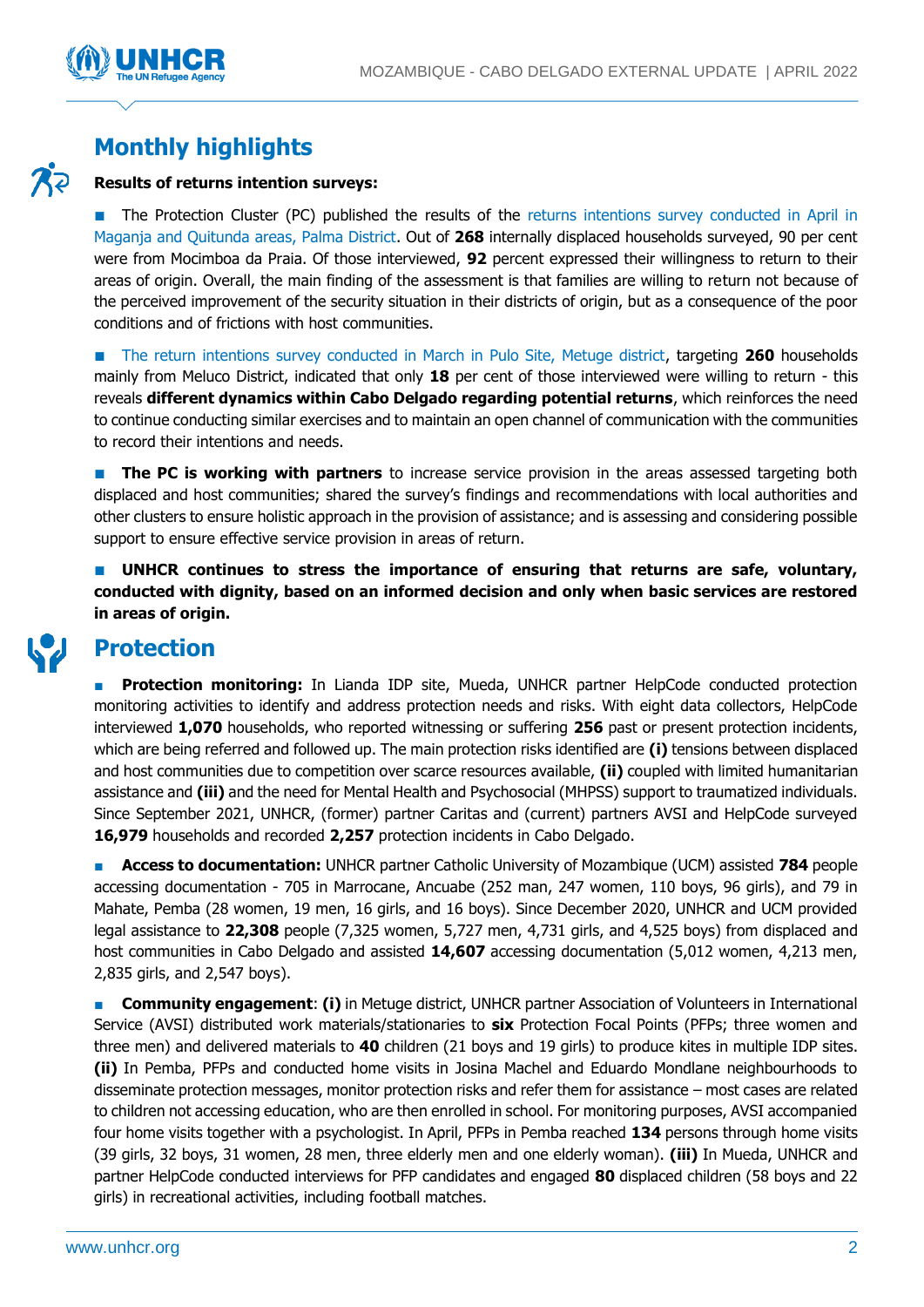

## **Gender Based Violence**

**GBV Trends:** UNHCR presented the GBV trends from July to December of 2021 to the PC and GBV Area of Responsibility (AoR) - the main forms of GBV experienced by internally displaced communities include intimate partner violence (IPV), sexual violence and physical violence perpetrated against women.

■ **Mozambican Women's Day:** UNHCR and partner CUAMM organized MHPSS activities with **107** adolescent girls at UNHCR's six Multipurpose Hubs in Chiure, Metuge and Montepuez for the celebration of the Mozambican Women's Day.

**EX Community outreach:** UNHCR provided training to 57 Protection Focal Points to strengthen their knowledge and reinforce their work in GBV and Sexual Exploitation and Abuse (SEA) prevention and response in Ancuabe, Mecufi, Montepuez and Pemba. In the same districts, UNHCR conducted awareness-raising and community engagement sessions on GBV and SEA prevention and response reaching **647** people from displaced and host communities (302 women, 112 men, 50 adolescent boys, 80 adolescent girls, 71 children, and 32 elderly people).

■ **Prevention of Sexual Exploitation and Abuse (PSEA):** UNHCR provided **270** flyers/ Information Education and Communication (IEC) materials to members of the PSEA Network and presented the results of the GBV Safety Audit conducted in Eduardo Mondlane, in Mueda, as an advocacy tool to address SEA cases in the district and provide adequate support and reporting tools to survivors.

## **Livelihoods and Economic Inclusion**

■ **Technical and vocational education and training (TVET):** UNHCR partner Instituto de Formação Profissional e Estudos Laborais Alberto Cassimo (IFPELAC) registered and selected **100** people from displaced and host communities in TVET who will also receive productive assets.

■ **Artisan mapping and inclusion:** UNHCR, AVSI, and CriaMoz mapped **100** artisan groups and individuals in Pemba, Metuge and Montepuez to replicate the Made51 model in Cabo Delgado and enabled the inclusion of **80** artisans in the MAKE initiative led by UNESCO, which is promoting access to markets and opportunities within the creative industry in Mozambique.

**Transforming Plastic Waste in Income:** UNHCR partner AVSI launched a pilot initiative to engage 50 IDPs in recycling related livelihoods and economic opportunities to strengthen their resilience while simultaneously using plastic waste to produce commercial assets.

■ **Scale up of Livelihoods and Economic Inclusion projects:** Since October 2021, UNHCR established partnerships with the government, INGOs and the private sector to implement a multi-sector approach, which has benefited more than **500** people from displaced and host communities with livelihoods opportunities, including access to cash assistance, nationally accredited TVET, financial services, integrated life-skills training, productive assets, business coaching, access to documentation, job placement and market linkages.

## **Camp Coordination and Camp Management (CCCM)**

■ **Site Management and Capacity Development:** In Montepuez, UNHCR provided training to **25** community mobilizers (13 men and 12 women) on Induction to Site Management and Community Participation to enable them to conduct awareness sessions in Campona, Marcuni, Massingir, Nicuapa, and Ntele IDP sites on services available in the sites, complaints and feedback mechanisms, flood and fire risks among other site management interventions. The community mobilizers work under the overall site management partner AVSI with the support of UNHCR.